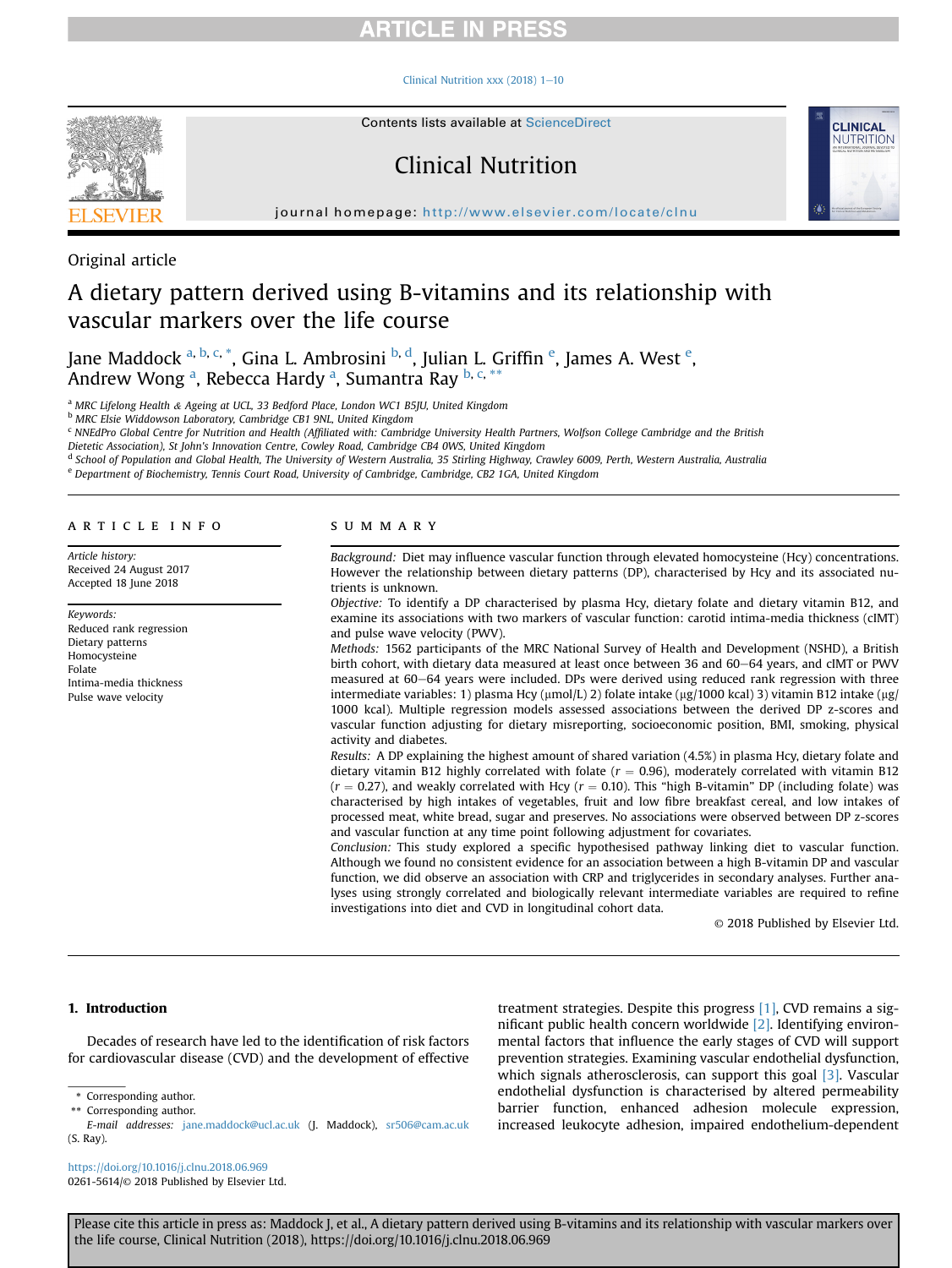vasodilator responses, enhanced thrombosis, impaired fibrinolysis, a reduction in endogenous nitric oxide activity, reduced vascular smooth muscle cell function and increased arterial stiffness [\[4\].](#page-8-0) Two measures of vascular function that have been used to predict CVD in the general population include carotid intima-media thickness (cIMT), a non-invasive ultrasound biomarker of early atherosclerosis [\[5\]](#page-8-0) and carotid-femoral pulse wave velocity (PWV), a measure of arterial compliance as well as stiffness [\[6\].](#page-8-0)

Diet has long been considered to play a role in the development of CVD and the link between diet and vascular health is thought to be mediated through multiple biological pathways [\[7,8\]](#page-8-0). Diet, including entire diets (the Mediterranean diet), individual dietary components (e.g. fish-oil and fruit and vegetables), or diet-related genetic polymorphisms, have been shown to be associated with vascular function outcomes [\[9\].](#page-8-0) A mechanism through which diet may affect vascular health is through its influence on homocysteine (Hcy) concentrations. Increased homocysteine (Hcy) concentrations have been associated with an increased CVD risk  $[10-12]$  $[10-12]$ . Hcy concentrations are closely linked with vitamin B-12 and folate, where deficiencies in these nutrients can result in disruptions to the methylation pathway causing elevated Hcy concentrations [\[13\].](#page-8-0) Supplementation with these nutrients, particularly folate, has been shown to reduce Hcy concentrations [\[14,15\].](#page-8-0) Therefore it is plausible that a diet consisting of high intakes of folate and vitamin B12, in turn characterised by low Hcy concentrations may have a positive effect on vascular health. Observational studies demonstrate a beneficial association between B-vitamins and CVD but large clinical trials have not been supportive of this [\[11\]](#page-8-0). However, baseline levels of B-vitamins and Hcy in these trials may not have been sufficiently low to observe a beneficial effect of supplementation, and these studies have mainly focused on secondary prevention with results from smaller trials suggesting the role of B-vitamins in preventing atherogenesis and other adverse vascular conditions remains plausible [\[11,16\]](#page-8-0).

While studies investigating individual associations between Hcy, B-vitamins and vascular health can provide valuable insight, examining dietary patterns (DPs) that capture a broader picture of food and nutrients may be more predictive of disease risk than individual nutrients [\[17\]](#page-8-0). One way of investigating the association between DPs and early markers of vascular function via its influence on Hcy and B-vitamins is through the statistical method, reduced rank regression (RRR) [\[18\].](#page-8-0) RRR is a hypothesis-based empirical method that uses prior knowledge of a specific pathway to identify DPs [\[18\]](#page-8-0). To our knowledge, no previous study has examined a DP characterised by folate intake, vitamin B12 intake and plasma Hcy and its relationship with vascular function as an early marker of CVD risk. We aimed to use longitudinal data from a cohort of British adults to 1) identify a DP characterised by dietary folate intake, vitamin B12 intake and Hcy concentrations using RRR and, 2) examine its long-term relationships with two markers of vascular function.

# 2. Methods

#### 2.1. Participants

The MRC National Survey of Health and Development (NSHD) consists of 5362 singleton births from married parents in England, Scotland and Wales, stratified by social class [\[19\].](#page-8-0) The cohort has been followed up 24 times since birth  $[20]$ . In 2006–2010 (60–64 years), eligible study members were invited for an assessment at one of six clinical research facilities (CRF) or for home visits by a trained research nurse. Invitations were not sent to those who had died ( $n = 778$ ), who were living abroad ( $n = 570$ ), had previously withdrawn from the study ( $n = 594$ ), or had been lost to follow-up  $(n = 564)$ . Of the responders to the 60–64 year follow-up, individuals attending the CRFs ( $n = 1690$ ) had lower adiposity and lifetime smoking exposure and higher levels of physical activity compared with those who did not attend the CRF [\[21\]](#page-9-0). Eligible participants for the main analyses included those with at least one vascular measure at 60–64 years and who provided information on three or more days of dietary intake from at least one adult time point ( $n = 1562$ ) ([Fig. 1\)](#page-2-0). Ethical approval was obtained from the Greater Manchester and the Scotland Research Ethics Committees and participants provided written and informed consent.

#### 2.2. Primary outcomes: vascular measures at  $60-64$  years

Vascular measurements were taken by trained research staff during the CRF visits following an overnight fast and prior to any strenuous physical activity. cIMT was measured in the left and right common carotid artery from three images taken in the lateral view on each side using high resolution B-mode ultra-sound imaging (Vivid I [12 MHz probe]; GE Healthcare) [\[22\]](#page-9-0). Participants with carotid plaque i.e. cIMT greater than 1.5 mm, with abnormal shape and abnormal wall texture were excluded ( $n = 13$ ). Further details of how cIMT was measured are outlined in previous papers [\[23\]](#page-9-0). A combined average of left and right cIMT is used in analyses.

PWV was calculated using pulse pressure waveforms obtained from the carotid and femoral arteries using the Vicorder device (Skidmore Medical). A 100 mm wide pressure cuff was placed at the upper right thigh and another 30 mm partial cuff was placed directly over the right carotid artery. Cuffs were inflated simultaneously to 65 mmHg for approximately  $10-15$  s. Path length was measured between the cuffs and defined as the distance between the suprasternal notch directly to the top of the femoral cuff. PWV was automatically calculated by an in built algorithm.

#### 2.3. Secondary outcomes: CVD-risk factors at 60-64 years

We considered blood pressure, blood lipids, triglycerides, and Creactive protein (CRP) measured in overnight fasting blood samples at 60–64 years as secondary outcomes  $[24]$ . Details of the assay used to estimate low density lipoprotein (LDL), high density lipoprotein (HDL) and total cholesterol, triglycerides and CRP have previously been published [\[23,25\].](#page-9-0) Blood pressure was measured twice using an Omron HEM-705 with the participant in a seated position, with the second reading used for this analysis. Information on medication use was collected and coded according to the British National Formulary, from which individuals on lipid lowering and antihypertensive medications were identified.

## 2.4. Dietary assessment in adulthood

Dietary data were collected when participants were aged 36, 43, 53 and 60–64 years  $[26-29]$  $[26-29]$ . All food and drink consumed both at home and away were recorded by participants in a 5-day estimated diet diary [\[30\]](#page-9-0). Detailed guidance notes and photographs were provided to assist participants [\[28\]](#page-9-0). Dietary intake was coded in the MRC Human Nutrition Research, Cambridge using the in-house programmes, Diet In Data Out (DIDO) and Diet In Nutrients Out (DINO) [\[26,27\].](#page-9-0) Nutrient intakes were calculated based on McCance and Widdowson's The Composition of Foods taking into account food composition, fortification and portion sizes [\[29\]](#page-9-0). We aggregated intakes of individual foods and drinks into 46 food groups (g/day) based on nutrient profile and culinary usage (Supplementary Table 1).

We used an individualised method to identify dietary misreporting. This involved assigning a Physical Activity Level (PAL) to each individual based on self-reported responses to questions on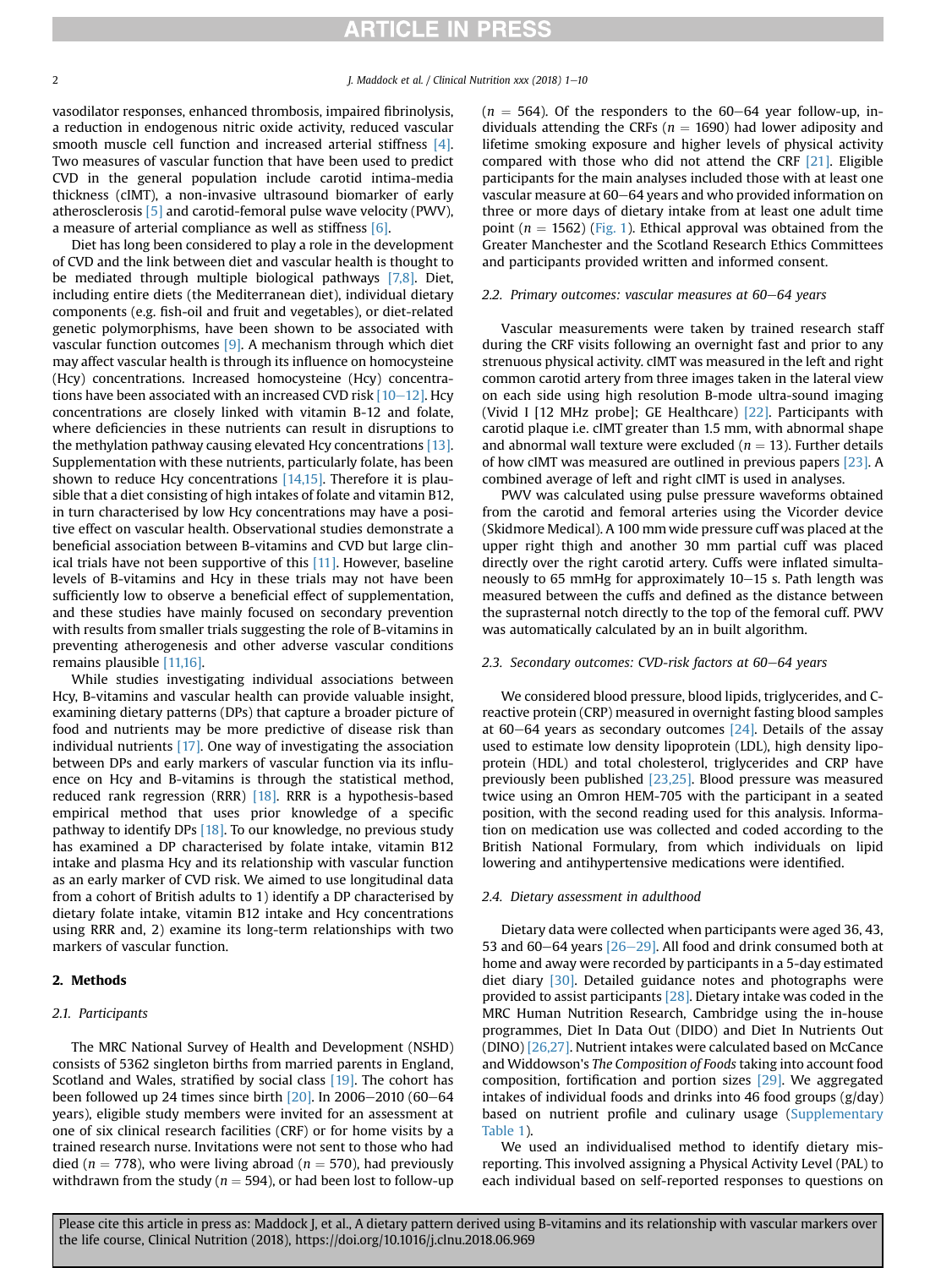*I. Maddock et al.* / Clinical Nutrition  $xxx$  (2018)  $1-10$  3

<span id="page-2-0"></span>

Fig. 1. Number of participants in the MRC National Survey of Health and Development and selection for the present study. CRF: clinical research facility; clMT: carotid intima-media thickness; PWV: pulse wave velocity.

leisure time physical activity and calculating the ratio of estimated intake (EI) to estimated energy requirement (EER) and its 95% confidence interval (CI) for each year  $[31-33]$  $[31-33]$  $[31-33]$ . Individuals were grouped into underreporters (EI:EER <95 CI EI:EER), plausible reporters (EI:EER within the 95% CI) or overreporters (EI:EER >95%CI EI:EER), coded as 0, 1 and 2, respectively. A cumulative dietary misreporting variable across adulthood was created by combining responses to the 4 time points where 0 indicates underreporting at all time points and 8 indicates overreporting at all time points.

#### 2.5. Intermediate variables for RRR

We considered three variables as the intermediate variables in RRR analyses: plasma Hcy, dietary intake of folate and dietary intake of vitamin B-12. Total plasma Hcy (µmol/l) was determined from participant's samples at 60–64 years using a LTQ Orbitrap Elite mass spectrometer coupled to an Ultimate 3000 ultra high performance liquid chromatography (Thermo Fisher) in the Department of Biochemistry University of Cambridge. The Orbitrap was operated over a mass range of  $60-1500$  m/z at a resolution of 3000 ppm. Data were integrated in Xcalibur (Thermo Fisher) and the homocysteine signal ( $\mu$ mol/l) was normalised to the deuterated internal standard. We obtained dietary folate ( $\mu$ g/1000 kcal) and vitamin B12 ( $\mu$ g/ 1000 kcal) as nutrient densities from the diet diaries.

## 2.6. Covariates in adulthood

We identified relevant covariates a priori. These included: socioeconomic position (SEP), body mass index (BMI), smoking status, physical activity and presence of diabetes.

Since some participants had retired by  $60-64$  years, SEP was based on occupational social class at age 53 years (or 43 years if missing  $(n = 112)$ ), grouped into categories according to the UK Registrar General's classification (professional and intermediate; skilled non-manual; skilled manual; semi-skilled and unskilled manual).

Height and weight were measured at 60-64 years. BMI was calculated as weight (kg) divided by height (m<sup>2</sup>).

Smoking status was categorised as never, current or ex-smoker at 60–64 years (or 53 or 69 years if missing  $(n = 115)$ ).

Accumulation of leisure time physical activity (LTPA) across adulthood was derived as previously described  $[34]$ . At each age, we categorised participants as inactive, moderately active or most active. The overall score is the sum of responses at each time point, ranging from 0 (inactive) to 8 (active). LTPA across adulthood was categorised as always inactive, active in at least one time point, active at more than one time point.

Self-report of doctor diagnosis of diabetes (type 1 or type 2) up to  $60-64$  years was categorised as yes/no.

## 2.7. Statistical analyses

#### 2.7.1. Reduced rank regression

We used reduced rank regression (RRR) to identify a DP characterised by plasma Hcy, dietary folate, and dietary vitamin B12, using data from participants at 60-64 years. RRR DPs are weighted linear combinations of food intake that explain the maximum variation in a set of pre-defined intermediate variables i.e. variables that are hypothesised to be on the pathway between food intake and the outcome of interest. We applied RRR to all 1867 participants with dietary data (regardless of whether they had vascular measures or not) at  $60-64$  years using the 46 food groups (g/day) as predictors and plasma Hcy ( $\mu$ mol/l), dietary folate ( $\mu$ g/1000 kcal) and dietary vitamin B12 ( $\mu$ g/1000 kcal) as intermediate variables. Since there were no major differences between the DPs of men and women, the presented DP is based on data from men and women combined.

For each completed food diary, the participant received a zscore. This z-score represents the degree to which the participant's reported intake reflected the DP obtained from RRR in relation to other individuals in the study (mean  $= 0$ , SD  $= 1$ ).

#### 2.7.2. Confirmatory reduced rank regression

Following identification of the DP at 60–64 years, we estimated DP z-scores at the three younger ages. A total of 2107 participants had dietary information from one or more time points. It was not possible to independently identify the DP at younger ages since Hcy concentrations were available at  $60-64$  years only. Therefore to score participants in relation to DP at earlier ages, we applied confirmatory RRR using the DP identified in the 60-64 year follow-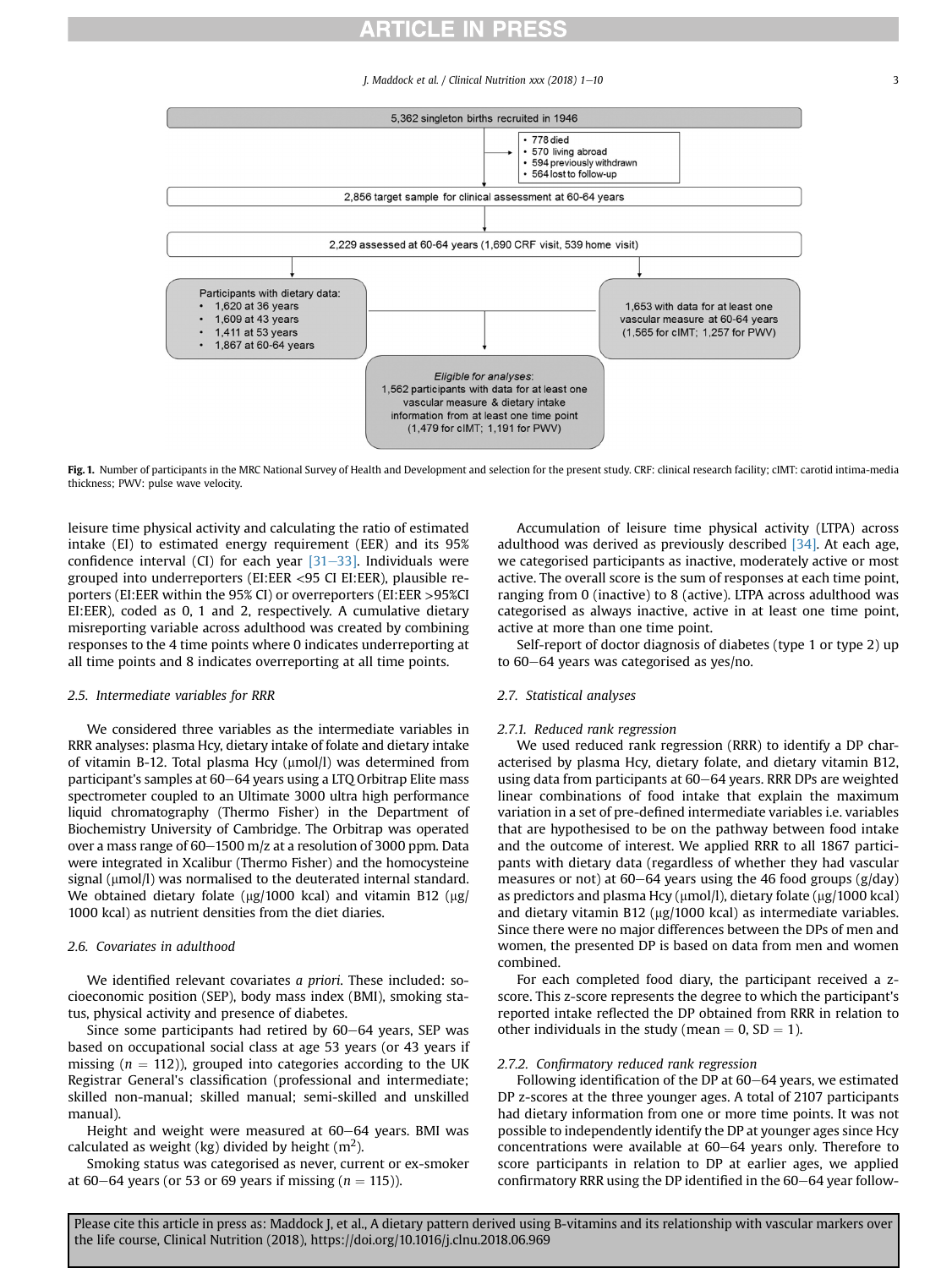J. Maddock et al. / Clinical Nutrition xxx (2018)  $1-10$ 

up [\[35\].](#page-9-0) This involved using the scoring weights produced by the 60-64 year RRR DP and applying them to reported dietary intakes from earlier years. This results in each participant receiving a zscore which quantifies how much their reported dietary intake at each time point reflects the DP identified at 60-64 years. To assess long-term adherence to the identified DP, we calculated an average DP z-score for each individual with DP z-scores from at least 2 time points.

# 2.8. Primary analyses

Since the distribution of DP z-scores was found to vary by sex, we grouped DP z-scores into fifths using sex-specific cut-points. We assessed differences in selected nutrient intakes and intermediate variables according to sex-specific DP fifths at  $60-64$  years using linear regression models.

To enhance comparability between the outcomes, we standardised cIMT and PWV for use in subsequent regression models. We assessed associations between sex-specific groups of the DP zscores (with the lowest fifth, Q1, as reference) at each time point and vascular function at  $60-64$  years separately using a series of linear regression models. The regression models were adjusted for: 1) participant characteristics (dietary misreporting and socioeconomic position) 2) lifestyle factors (BMI, smoking and physical activity) 3) diabetes. Interactions between the DP and sex and the DP and smoking were assessed. We examined non-linear associations between the DP z-scores and vascular outcomes using a likelihood ratio test comparing models with the DP groups fitted as a linear term to a model with the DP groups fitted as a categorical term.

We applied linear regression models with the same adjustments outlined above to investigate average DP z-scores over time and vascular outcomes.

#### 2.9. Sensitivity analyses

In sensitivity analyses, we additionally adjusted associations between the DP and vascular function for the use of folic acid or multivitamin dietary supplements, as well as lipid lowering and/or antihypertensive medication. Information for folic acid supplementation was available for participants at  $60-64$  years only and there was no information on the use of any nutrient supplementation at 43 years.

## 2.10. Secondary analyses

In secondary analyses, we investigated whether adherence to the identified DP was associated with other CVD-risk factors using a similar series of regression models. We applied censored regression where use of antihypertensive/lipid-lowering medication were likely to affect the level of the outcome (i.e. blood pressure, cholesterol and triglycerides) [\[36\]](#page-9-0).

# 2.11. Multiple imputation

Of the eligible participants ( $n = 1562$ ), 97%, had complete data for all covariates. Missing values were most frequent for SEP (3%) followed by smoking status (1%). To account for missing data on covariates used in regression models, we performed multiple imputation by chained equations where twenty complete datasets were created [\[37\]](#page-9-0). The results based on regression analyses using multiple imputation were similar to those conducted on complete cases, but with slightly more precise standard errors. The imputed results are presented.

We performed RRR using the PROC PLS procedure in SAS and all other analyses were performed using STATA version 14.

#### 3. Results

### 3.1. Participant characteristics

[Table 1](#page-4-0) displays demographics, lifestyle factors and vascular phenotypes of the 1562 participants with relevant data. Means for cIMT and PWV were slightly higher for men, among those with a higher BMI, with diabetes, who smoked (for cIMT only), and reported taking either blood-pressure or lipid-lowering medication  $(p \le 0.008)$ .

Participants with data for at least one vascular outcome and information on DP scores from at least one time point ( $n = 1562$ ) were more likely to be of higher SEP, had a lower mean BMI, lower lipids, cholesterol, blood pressure and CRP values and had generally healthier lifestyles than those responding to the 60–64 year followup who did not have vascular function information ( $n = 667$ , Supplementary Table 2).

# 3.2. Dietary pattern

Of the 2107 participants with dietary information from one or more time points 77% had dietary information for the first time at 36y. A total of 73%, 76%, 64% and 65% participants were identified as plausible dietary reporters at 36, 43, 53 and  $60-64$  years respectively.

The three intermediate variables (plasma Hcy, dietary folate and dietary vitamin B12) were not found to be highly correlated with each other ( $r \leq 0.02$  for all pairwise correlations). Since three intermediate variables were used in RRR models, three DPs were identified.

The first DP identified was strongly and positivity correlated with dietary folate, had a moderate positive correlation with dietary vitamin B12 and was weakly correlated with plasma Hcy (Supplementary Table 3). The first DP, which will be referred to as the high B-vitamin DP, explained 4.5% of the variation in all three intermediate variables. The second and third DPs explained considerably less variation in intermediate variables: 1.7% and 0.88% respectively (Supplementary Table 3). Since the first high Bvitamin DP explained the highest percent of the variation in intermediate variables, only this DP was taken forward for subsequent analysis.

A higher DP z-score for the high B-vitamin DP was characterised by higher intakes of vegetables, fruit, and low fibre breakfast cereals, and low intakes of processed meat, white bread and, sugar and preserves [\(Fig. 2](#page-5-0)). Details of the second and third DPs obtained from these analyses are outlined in Supplementary Figs. 1 and 2 and Supplementary Table 3.

Dietary intakes of folate and vitamin B12 were highest in the top fifth of the DP distribution. However, Hcy concentrations did not change according to z-scores for the high B-vitamin DP [\(Table 2\)](#page-5-0). In addition, total energy intakes and percentage energy from fat decreased, while percentage energy from carbohydrate and protein increased with increasing DP fifths [\(Table 2\)](#page-5-0). However, the size of the difference in these nutrients across groups was small [\(Table 2\)](#page-5-0). Mean z-scores for the high B-vitamin DP did not change extensively over time (see [Fig. 3\)](#page-6-0).

# 3.3. Associations between the high B-vitamin DP z-scores and vascular function

Although participants in the top fifth of the DP distribution at 36 years had lower cIMT compared with those in the bottom fifth ( $p_{trend} = 0.09$ ), this attenuated slightly following adjustment for lifestyle factors and diabetes [\(Table 3](#page-6-0)). There was no evidence of a linear trend or deviation from linearity in any model ([Tables 3 and](#page-6-0)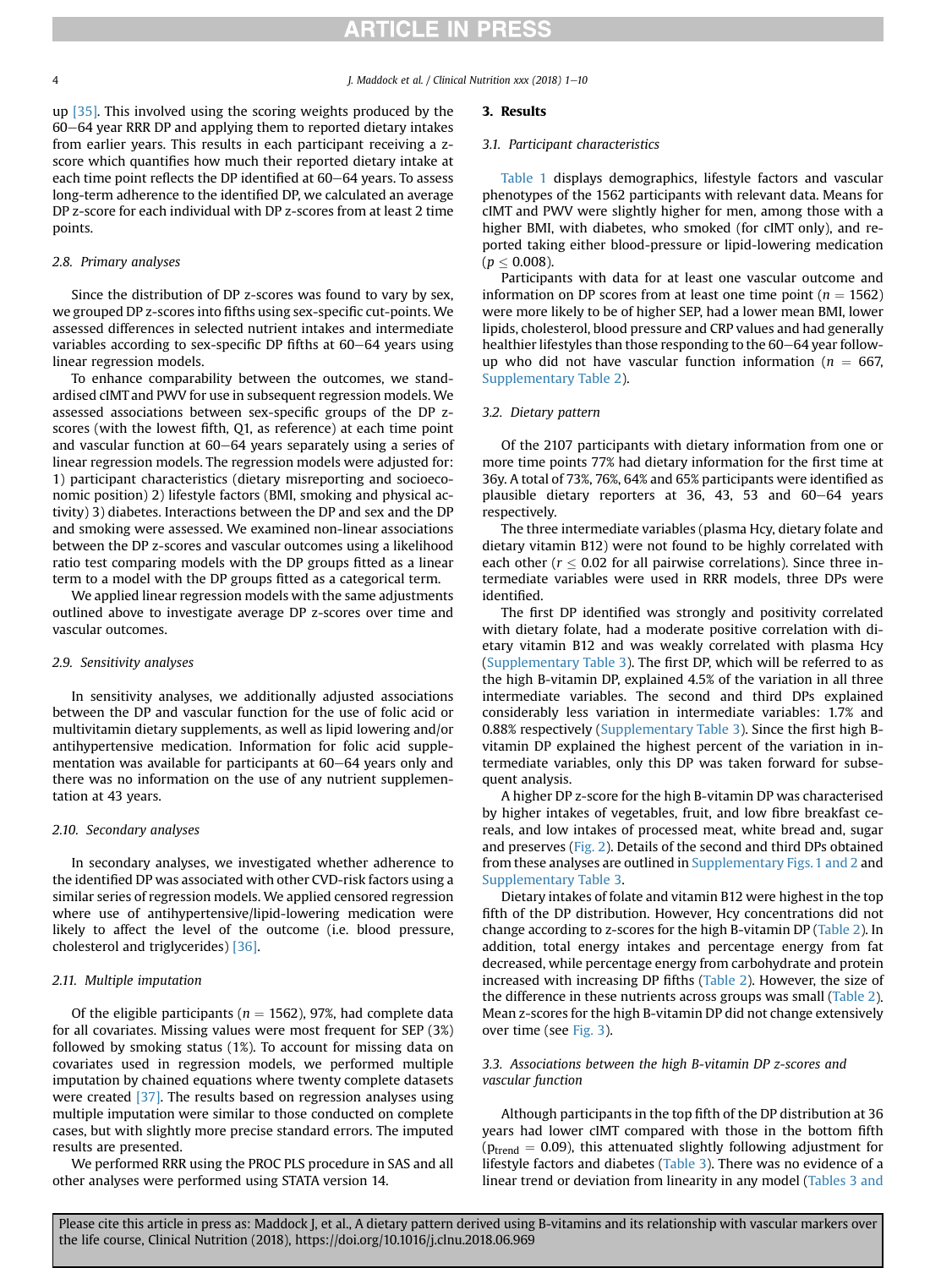# J. Maddock et al. / Clinical Nutrition xxx  $(2018)$  1-10  $\hspace{1cm}$  5

# <span id="page-4-0"></span>Table 1

Characteristics of participants with at least one vascular measure and dietary data from at least one time point ( $n = 1562$ ).

|                                                             | Total           | Male $(N = 743)$                 |                     |                   |              | Female ( $N = 819$ ) |  |
|-------------------------------------------------------------|-----------------|----------------------------------|---------------------|-------------------|--------------|----------------------|--|
|                                                             | N               | % or mean (SD)                   | N                   | % or mean (SD)    | N            | % or mean (SD)       |  |
| <b>Demographics</b>                                         |                 |                                  |                     |                   |              |                      |  |
| Socioeconomic position at 53 years (or 43 years if missing) |                 |                                  |                     |                   |              |                      |  |
| Professional & intermediate                                 | 816             | 52.2                             | 459                 | 61.78             | 357          | 43.59                |  |
| Skilled non-manual                                          | 363             | 23.2                             | 80                  | 10.77             | 283          | 34.55                |  |
| Skilled Manual                                              | 193             | 12.4                             | 144                 | 19.38             | 49           | 5.98                 |  |
| Semi-skilled and unskilled manual                           | 151             | 9.7                              | 50                  | 6.73              | 101          | 12.33                |  |
| Missing<br>P sex difference <sup>b</sup>                    | 39<br>< 0.001   | 2.5                              | 10                  | 1.4               | 29           | 3.5                  |  |
| Lifestyle-related factors                                   |                 |                                  |                     |                   |              |                      |  |
| BMI at 60–64 years, $kg/m2$                                 | 1562            | 27.5(4.6)                        | 743                 | 27.6(3.8)         | 819          | 27.5(5.1)            |  |
| Missing                                                     | $\bf{0}$        |                                  |                     |                   |              |                      |  |
| P sex difference <sup>b</sup>                               | 0.40            |                                  |                     |                   |              |                      |  |
| Self-reported physical activity since 1982                  |                 |                                  |                     |                   |              |                      |  |
| Inactive                                                    | 199             | 12.7                             | 85                  | 11.44             | 114          | 13.92                |  |
| Active at some point                                        | 1272            | 81.4                             | 605                 | 81.43             | 667          | 81.44                |  |
| Always active                                               | 90              | 5.8                              | 53                  | 7.13              | 37           | 4.52                 |  |
| Missing                                                     | $\mathbf{1}$    | 0.1                              | 0                   | 0                 | $\mathbf{1}$ | 0.1                  |  |
| P sex difference <sup>b</sup>                               | 0.06            |                                  |                     |                   |              |                      |  |
| Smoking status                                              |                 |                                  |                     |                   |              |                      |  |
| Current<br>Ex-smoker                                        | 167<br>873      | 10.7<br>55.9                     | 82<br>442           | 11.04<br>59.49    | 85<br>431    | 10.38<br>52.63       |  |
| Never smoker                                                | 506             | 32.4                             | 209                 | 28.13             | 297          | 36.26                |  |
| Missing                                                     | 16              | 1.0                              | 10                  | 1.4               | 6            | 0.7                  |  |
| P sex difference <sup>b</sup>                               | 0.005           |                                  |                     |                   |              |                      |  |
| Medical conditions at 60-64 years                           |                 |                                  |                     |                   |              |                      |  |
| Anti-hypertensive medication                                |                 |                                  |                     |                   |              |                      |  |
| No                                                          | 1097            | 70.2                             | 503                 | 67.7              | 594          | 72.53                |  |
| Yes                                                         | 419             | 26.8                             | 213                 | 28.67             | 206          | 25.15                |  |
| Missing                                                     | 46              | 2.9                              | 27                  | 3.6               | 19           | 2.3                  |  |
| $P$ sex difference <sup>b</sup>                             | 0.07            |                                  |                     |                   |              |                      |  |
| Lipid lowering medication                                   |                 |                                  |                     |                   |              |                      |  |
| No                                                          | 1236            | 79.1                             | 550                 | 74.02             | 686          | 83.76                |  |
| Yes                                                         | 326             | 20.9                             | 193                 | 25.98             | 133          | 16.24                |  |
| Missing<br>P sex difference <sup>b</sup>                    | 0               |                                  |                     |                   |              |                      |  |
| <b>Diabetes</b>                                             | < 0.001         |                                  |                     |                   |              |                      |  |
| No                                                          | 1477            | 94.6                             | 701                 | 94.35             | 776          | 94.75                |  |
| Yes                                                         | 83              | 5.3                              | 42                  | 5.65              | 41           | 5.01                 |  |
| Missing                                                     | 2               | 0.1                              | $\bf{0}$            | 0                 | 2            | 0.24                 |  |
| P sex difference <sup>b</sup>                               | 0.35            |                                  |                     |                   |              |                      |  |
| Vascular phenotype at 60-64 years                           |                 |                                  |                     |                   |              |                      |  |
| Pulse wave velocity, m/s                                    | 1191            | 8.18(1.5)                        | 551                 | 8.35 (1.44)       | 640          | 8.04 (1.56)          |  |
| Missing                                                     | 371             |                                  | 192                 |                   | 179          |                      |  |
| P sex difference <sup>b</sup>                               | < 0.001         |                                  |                     |                   |              |                      |  |
| Carotid intima-media thickness, mm                          | 1479            | 0.69(0.13)                       | 707                 | 0.71(0.14)        | 772          | 0.67(0.11)           |  |
| Missing                                                     | 83              |                                  | 36                  |                   | 47           |                      |  |
| P sex difference <sup>b</sup>                               | < 0.001         |                                  |                     |                   |              |                      |  |
| Systolic blood pressure<br>Missing                          | 1557<br>5       | 135.61 (18.16)                   | 742<br>$\mathbf{1}$ | 138.98 (18.03)    | 815<br>4     | 135.53 (17.74)       |  |
| $P$ sex difference $b$                                      | < 0.001         |                                  |                     |                   |              |                      |  |
| Diastolic blood pressure                                    | 1558            | 77.21 (9.82)                     | 743                 | 78.88 (9.88)      | 815          | 75.69 (9.51)         |  |
| Missing                                                     | 4               |                                  | $\Omega$            |                   | 4            |                      |  |
| $P$ sex difference <sup>b</sup>                             | < 0.001         |                                  |                     |                   |              |                      |  |
| Total cholesterol, mmol/L                                   | 1492            | 5.69(1.19)                       | 718                 | 5.32(1.08)        | 774          | 6.03(1.18)           |  |
| Missing                                                     | 70              |                                  | 25                  |                   | 45           |                      |  |
| $P$ sex difference $b$                                      | < 0.001         |                                  |                     |                   |              |                      |  |
| Low density lipoprotein cholesterol                         | 1452            | 3.53(1.02)                       | 692                 | 3.30 (0.94)       | 760          | 3.74(1.05)           |  |
| Missing                                                     | 110             |                                  | 51                  |                   | 59           |                      |  |
| $P$ sex difference <sup>b</sup>                             | < 0.001         |                                  |                     |                   |              |                      |  |
| High density lipoprotein cholesterol                        | 1492            | 1.60(0.40)                       | 718<br>25           | 1.41(0.33)        | 774          | 1.76(0.40)           |  |
| Missing<br>$P$ gender difference $b$                        | 70              |                                  |                     |                   | 45           |                      |  |
| Triglycerides, mmol/L                                       | < 0.001<br>1460 | $1.12$ (1.09, 1.14) <sup>a</sup> | 698                 | 1.23(1.18, 1.27)  | 762          | 1.03(0.99, 1.06)     |  |
| Missing                                                     | 102             |                                  | 45                  |                   | 57           |                      |  |
| $P$ sex difference $\overline{P}$                           | < 0.001         |                                  |                     |                   |              |                      |  |
| C-reactive protein, mg/L                                    | 1491            | $2.18$ (2.08, 2.28) <sup>a</sup> | 718                 | 2.12 (1.99, 2.26) | 773          | 2.23 (2.10, 2.37)    |  |
| Missing                                                     | 71              |                                  | 25                  |                   | 46           |                      |  |
| $P$ sex difference $b$                                      | 0.21            |                                  |                     |                   |              |                      |  |

<sup>a</sup> Values are geometric mean (95% CI).

 $\frac{b}{\chi^2}$  for categorical variables; t-test/Wilcoxon-rank sum for continuous variables.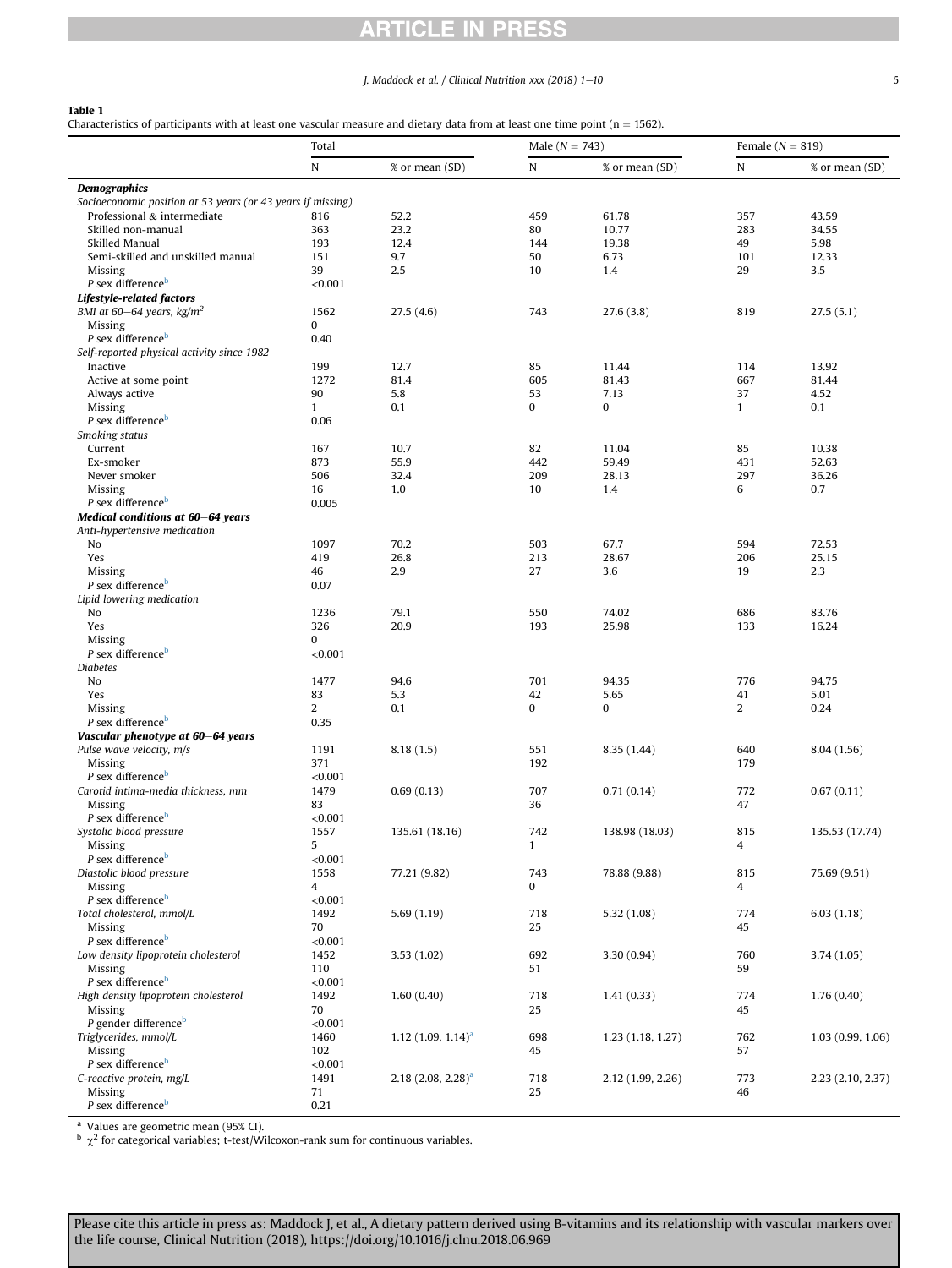#### <span id="page-5-0"></span>6 J. Maddock et al. / Clinical Nutrition xxx (2018) 1-10



Fig. 2. Factor loadings for the high B-vitamin dietary pattern at  $60-64$  years.

#### Table 2

Characteristics of high B-vitamin dietary pattern by sex-specific dietary pattern quintile at  $60-64$  years (n = 1867).

|                                                                                                                              | Total ( $n = 1867$ )               |                                        | DP Q1 $(n = 374)$                  |                                        | DP Q2 $(n = 373)$                  |                                        | DP Q3 $(n = 373)$                  |                                        | DP Q4 $(n = 374)$                  |                                        | DP Q5 $(n = 373)$                  |                                        | $P_{\text{trend}}$                       |
|------------------------------------------------------------------------------------------------------------------------------|------------------------------------|----------------------------------------|------------------------------------|----------------------------------------|------------------------------------|----------------------------------------|------------------------------------|----------------------------------------|------------------------------------|----------------------------------------|------------------------------------|----------------------------------------|------------------------------------------|
| Dietary pattern score<br>Plausible reporters (%)<br>Intermediate variables                                                   | $-0.01$<br>66.80                   | (1.05)                                 | $-1.35$<br>76.20                   | (0.67)                                 | $-0.49$<br>65.15                   | (0.35)                                 | $-0.02$<br>67.56                   | (0.31)                                 | 0.45<br>64.97                      | (0.30)                                 | 1.36<br>60.05                      | (0.82)                                 | < 0.001                                  |
| Homocysteine (µmol/l)<br>Dietary Folate $(\mu g/d)$<br>Dietary Vitamin B12 $(\mu g/d)$<br><b>Nutrients</b>                   | 9.79<br>348.93<br>8.97             | (6.87)<br>(212.74)<br>(30.46)          | 9.57<br>299.80<br>6.36             | (6.58)<br>(110.01)<br>(3.89)           | 9.56<br>321.91<br>8.28             | (7.03)<br>(130.32)<br>(26.92)          | 9.43<br>335.84<br>8.42             | (6.41)<br>(120.51)<br>(18.71)          | 10.46<br>349.49<br>8.22            | (7.29)<br>(132.34)<br>(21.38)          | 9.91<br>437.74<br>13.59            | (7.02)<br>(393.16)<br>(55.47)          | 0.20<br>< 0.001<br>0.004                 |
| Energy (kcal/d)<br>% Energy from Fat<br>% Energy from CHO<br>% Energy from Protein<br>Top positive loading food groups (g/d) | 1879.12<br>33.97<br>46.88<br>16.68 | (458.53)<br>(5.88)<br>(7.34)<br>(3.07) | 2046.70<br>35.36<br>44.95<br>15.91 | (451.11)<br>(6.08)<br>(7.76)<br>(2.80) | 1925.69<br>34.57<br>46.03<br>16.21 | (448.49)<br>(5.67)<br>(7.11)<br>(2.67) | 1847.49<br>33.87<br>47.05<br>16.60 | (430.57)<br>(5.68)<br>(6.52)<br>(2.75) | 1798.26<br>33.43<br>47.19<br>17.13 | (445.45)<br>(5.28)<br>(7.32)<br>(3.25) | 1777.23<br>32.62<br>49.17<br>17.58 | (465.52)<br>(6.31)<br>(7.30)<br>(3.51) | < 0.001<br>< 0.001<br>< 0.001<br>< 0.001 |
| Vegetables<br>Fruit<br>Low fibre breakfast cereal<br>Top negative loading food groups (g/d)                                  | 171.97<br>152.85<br>5.92           | (91.56)<br>(114.86)<br>(15.82)         | 126.49<br>111.82<br>2.25           | (63.76)<br>(97.56)<br>(6.46)           | 149.17<br>130.05<br>4.16           | (72.16)<br>(102.36)<br>(8.18)          | 164.52<br>149.89<br>4.56           | (74.24)<br>(110.17)<br>(9.03)          | 184.65<br>165.70<br>6.08           | (83.02)<br>(110.69)<br>(10.06)         | 235.17<br>206.92<br>12.59          | (116.36)<br>(128.15)<br>(30.01)        | < 0.001<br>< 0.001<br>< 0.001            |
| Processed meats<br>White bread<br>Sugar and preserves                                                                        | 32.19<br>45.18<br>11.64            | (31.40)<br>(41.32)<br>(15.12)          | 47.28<br>63.04<br>17.47            | (42.88)<br>(46.95)<br>(19.40)          | 36.22<br>50.32<br>13.03            | (29.22)<br>(41.92)<br>(16.12)          | 30.28<br>45.58<br>10.97            | (27.30)<br>(38.41)<br>(13.32)          | 26.12<br>38.03<br>9.56             | (24.78)<br>(37.45)<br>(12.88)          | 21.01<br>28.91<br>7.17             | (21.81)<br>(32.46)<br>(10.26)          | < 0.001<br>< 0.001<br>< 0.001            |

Values are mean (SD) unless otherwise indicated.

CHO: Carbohydrate.

[4\)](#page-6-0). There was no evidence for interaction between the DP and sex or the DP and smoking ( $p_{interaction} \geq 0.05$  for all ages). Additional adjustment for the use of folic acid or multivitamin dietary supplements, or use of lipid lowering and/or antihypertensive medication did not alter the estimates presented.

# 3.4. Associations between average z-score for the high B-vitamin DP and vascular function

Compared with the bottom fifth, participants in higher average DP groups had lower cIMT scores. However the association attenuated following adjustment for lifestyle factors. There was no evidence for an association between average high B-vitamin DP zscore and cIMT or PWV [\(Table 5](#page-7-0)).

# 3.5. Associations between average z-score for the high B-vitamin DP and other CVD risk factors

There was evidence for an inverse association between average DP z-scores and CRP, and triglycerides ([Table 6\)](#page-7-0). There was no evidence for an association between the high B-vitamin DP and any of the other CVD risk factors examined [\(Table 6](#page-7-0)).

# 4. Discussion

In this British birth cohort, we identified a high B-vitamin DP consisting of high intakes of vegetables and fruit and low intakes of processed meat and white bread. There was no consistent evidence for an association between scores for this DP at any age and cIMT or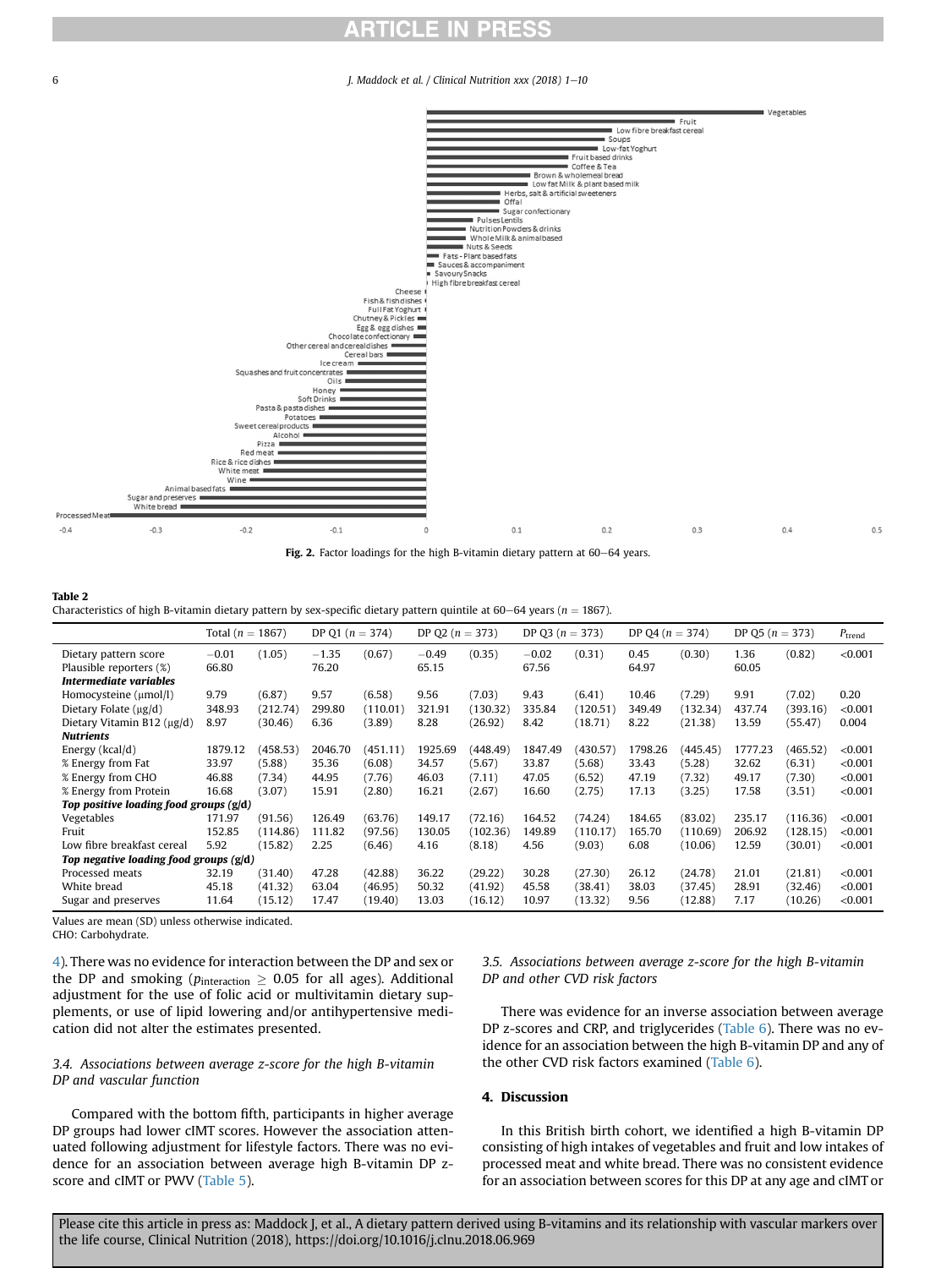# **CLE** I

*J. Maddock et al.* / Clinical Nutrition  $xxx$  (2018)  $1-10$  7

<span id="page-6-0"></span>

Fig. 3. High B-vitamin dietary pattern z-scores over time.

PWV. There was an association between the high B-vitamin DP and CRP and triglycerides suggesting that the high B-vitamin DP may impact the development of CVD through pathways described by novel markers of vascular function, including inflammation. These markers provide information on vascular/endothelial dysfunction, thought to represent an integrated CVD risk pathway.

The main strength of the study is the use of a nationally representative sample containing repeated dietary measures over a 30 year period which enabled prospective investigations at various time points. Despite some attrition, this cohort remained broadly representative of the white British population born in the early post world war II period [\[19,21\].](#page-8-0) One novel aspect of this study was the examination of two vascular function markers, cIMT and PWV. This supports examination of the relationship between diet and CVD at an earlier stage of aetiopathogenesis. Another novel aspect was use of RRR, with intermediate variables from both plasma measurements and dietary intake to define the DP. Unfortunately, Hcy concentrations were only available at one time point, therefore confirmatory RRR had to be applied using weights from the  $60-64$ year follow-up to examine the DP at the previous time points. This

| Association between the high B-vitamin dietary pattern sex-specific quintiles and carotid intima media thickness. <sup>8</sup> |  |  |  |
|--------------------------------------------------------------------------------------------------------------------------------|--|--|--|
|--------------------------------------------------------------------------------------------------------------------------------|--|--|--|

| DP Q1                |     | <b>DP 02</b> |                 | <b>DP 03</b> |                     |         |                 | <b>DP 05</b> |                     | $P_{\text{trend}}$ |
|----------------------|-----|--------------|-----------------|--------------|---------------------|---------|-----------------|--------------|---------------------|--------------------|
|                      |     | Coef         | (95% CI)        | Coef         | $(95\% \text{ CI})$ | Coef    | (95% CI)        | Coef         | $(95\% \text{ CI})$ |                    |
| 36 years n $= 1137$  |     |              |                 |              |                     |         |                 |              |                     |                    |
| Model 1              | Ref | $-0.10$      | $(-0.30, 0.09)$ | $-0.20$      | $(-0.40, -0.01)$    | $-0.06$ | $(-0.26, 0.13)$ | $-0.22$      | $(-0.42, -0.02)$    | 0.09               |
| Model 2              | Ref | $-0.11$      | $(-0.30, 0.08)$ | $-0.20$      | $(-0.40, -0.01)$    | $-0.06$ | $(-0.25, 0.14)$ | $-0.21$      | $-0.41, -0.01$      | 0.12               |
| Model 3              | Ref | $-0.11$      | $(-0.31, 0.08)$ | $-0.20$      | $(-0.40, -0.01)$    | $-0.06$ | $(-0.26, 0.14)$ | $-0.21$      | $(-0.41, -0.02)$    | 0.11               |
| 43 years $n = 1152$  |     |              |                 |              |                     |         |                 |              |                     |                    |
| Model 1              | Ref | $-0.08$      | $(-0.27, 0.11)$ | 0.01         | $(-0.19, 0.20)$     | $-0.08$ | $(-0.28, 0.11)$ | $-0.14$      | $-0.34, 0.06$       | 0.21               |
| Model 2              | Ref | $-0.06$      | $-0.25, 0.12$   | 0.03         | $(-0.17, 0.22)$     | $-0.05$ | $(-0.24, 0.15)$ | $-0.09$      | $-0.29, 0.10$       | 0.45               |
| Model 3              | Ref | $-0.06$      | $(-0.25, 0.12)$ | 0.02         | $(-0.17, 0.22)$     | $-0.05$ | $(-0.25, 0.14)$ | $-0.09$      | $-0.29, 0.10$       | 0.43               |
| 53 years $n = 1007$  |     |              |                 |              |                     |         |                 |              |                     |                    |
| Model 1              | Ref | $-0.19$      | $(-0.39, 0.02)$ | $-0.08$      | $(-0.29, 0.12)$     | $-0.18$ | $(-0.39, 0.02)$ | $-0.05$      | $(-0.25, 0.15)$     | 0.78               |
| Model 2              | Ref | $-0.17$      | $-0.38, 0.03$   | $-0.04$      | $(-0.25, 0.16)$     | $-0.15$ | $(-0.35, 0.06)$ | $-0.004$     | $(-0.20, 0.20)$     | 0.83               |
| Model 3              | Ref | $-0.17$      | $(-0.37, 0.03)$ | $-0.04$      | $(-0.24, 0.17)$     | $-0.14$ | $(-0.35, 0.06)$ | $-0.01$      | $-0.21, 0.19$       | 0.88               |
| 60–64 years n = 1352 |     |              |                 |              |                     |         |                 |              |                     |                    |
| Model 1              | Ref | $-0.05$      | $(-0.23, 0.12)$ | $-0.10$      | $(-0.27, 0.07)$     | $-0.13$ | $(-0.30, 0.04)$ | $-0.04$      | $(-0.21, 0.13)$     | 0.42               |
| Model 2              | Ref | $-0.05$      | $-0.22, 0.12$   | $-0.08$      | $(-0.25, 0.09)$     | $-0.10$ | $(-0.27, 0.07)$ | $-0.01$      | $-0.18, 0.16$       | 0.79               |
| Model 3              | Ref | $-0.05$      | $-0.22, 0.13$   | $-0.08$      | $(-0.25, 0.09)$     | $-0.10$ | $(-0.27, 0.07)$ | $-0.01$      | $-0.18, 0.16$       | 0.71               |

Model 1: dietary misreporting, socioeconomic status.

Model 2: dietary misreporting, socioeconomic status, BMI, smoking status, physical activity.

Model 3: dietary misreporting, socioeconomic status, BMI, smoking status, physical activity, diabetes.

<sup>a</sup> Imputed covariates, standardised outcome.

#### Table 4

Table 3

Association between the high B-vitamin dietary pattern sex-specific quintiles and pulse wave velocity.<sup>a</sup>

|                      | DP Q1 | DP Q <sub>2</sub> |                  | DP Q3   |                     |         |                 | <b>DP 05</b> | $P_{\text{trend}}$  |      |
|----------------------|-------|-------------------|------------------|---------|---------------------|---------|-----------------|--------------|---------------------|------|
|                      |       | Coef              | (95% CI)         | Coef    | $(95\% \text{ CI})$ | Coef    | (95% CI)        | Coef         | $(95\% \text{ CI})$ |      |
| 36 years $n = 920$   |       |                   |                  |         |                     |         |                 |              |                     |      |
| Model 1              | Ref   | $-0.34$           | $(-0.57, -0.12)$ | $-0.01$ | $(-0.23, 0.21)$     | $-0.04$ | $(-0.26, 0.18)$ | 0.02         | $(-0.20, 0.24)$     | 0.14 |
| Model 2              | Ref   | $-0.35$           | $(-0.58, -0.13)$ | $-0.03$ | $-0.25, 0.19$       | $-0.05$ | $(-0.27, 0.17)$ | 0.001        | $(-0.22, 0.22)$     | 0.17 |
| Model 3              | Ref   | $-0.36$           | $(-0.58, -0.13)$ | $-0.03$ | $(-0.25, 0.19)$     | $-0.05$ | $(-0.27, 0.18)$ | 0.001        | $(-0.22, 0.22)$     | 0.17 |
| 43 years $n = 937$   |       |                   |                  |         |                     |         |                 |              |                     |      |
| Model 1              | Ref   | 0.08              | $(-0.12, 0.28)$  | $-0.08$ | $(-0.29, 0.13)$     | $-0.05$ | $(-0.26, 0.16)$ | 0.10         | $(-0.11, 0.31)$     | 0.76 |
| Model 2              | Ref   | 0.08              | $(-0.12, 0.28)$  | $-0.07$ | $(-0.28, 0.14)$     | $-0.03$ | $(-0.24, 0.18)$ | 0.13         | $(-0.08, 0.34)$     | 0.56 |
| Model 3              | Ref   | 0.08              | $(-0.12, 0.28)$  | $-0.08$ | $(-0.29, 0.13)$     | $-0.03$ | $(-0.24, 0.18)$ | 0.13         | $(-0.09, 0.34)$     | 0.57 |
| 53 years $n = 826$   |       |                   |                  |         |                     |         |                 |              |                     |      |
| Model 1              | Ref   | 0.05              | $(-0.17, 0.27)$  | 0.11    | $(-0.11, 0.33)$     | $-0.12$ | $(-0.34, 0.10)$ | $-0.06$      | $(-0.28, 0.15)$     | 0.22 |
| Model 2              | Ref   | 0.07              | $-0.15, 0.29$    | 0.14    | $-0.08, 0.36$       | $-0.09$ | $(-0.31, 0.13)$ | $-0.04$      | $(-0.25, 0.18)$     | 0.32 |
| Model 3              | Ref   | 0.08              | $(-0.14, 0.30)$  | 0.15    | $-0.07, 0.37$       | $-0.09$ | $(-0.31, 0.13)$ | $-0.04$      | $(-0.25, 0.18)$     | 0.32 |
| 60–64 years n = 1092 |       |                   |                  |         |                     |         |                 |              |                     |      |
| Model 1              | Ref   | $-0.15$           | $(-0.34, 0.04)$  | $-0.06$ | $(-0.25, 0.13)$     | $-0.08$ | $(-0.27, 0.11)$ | 0.06         | $(-0.13, 0.24)$     | 0.33 |
| Model 2              | Ref   | $-0.15$           | $(-0.34, 0.04)$  | $-0.05$ | $(-0.24, 0.13)$     | $-0.07$ | $(-0.26, 0.12)$ | 0.07         | $(-0.11, 0.26)$     | 0.25 |
| Model 3              | Ref   | $-0.15$           | $(-0.34, 0.04)$  | $-0.05$ | $(-0.24, 0.14)$     | $-0.07$ | $(-0.26, 0.12)$ | 0.07         | $(-0.12, 0.26)$     | 0.27 |

Model 1: dietary misreporting, socioeconomic status.

Model 2: dietary misreporting, socioeconomic status, BMI, smoking status, physical activity.

Model 3: dietary misreporting, socioeconomic status, BMI, smoking status, physical activity, diabetes.

Imputed covariates, standardised outcome.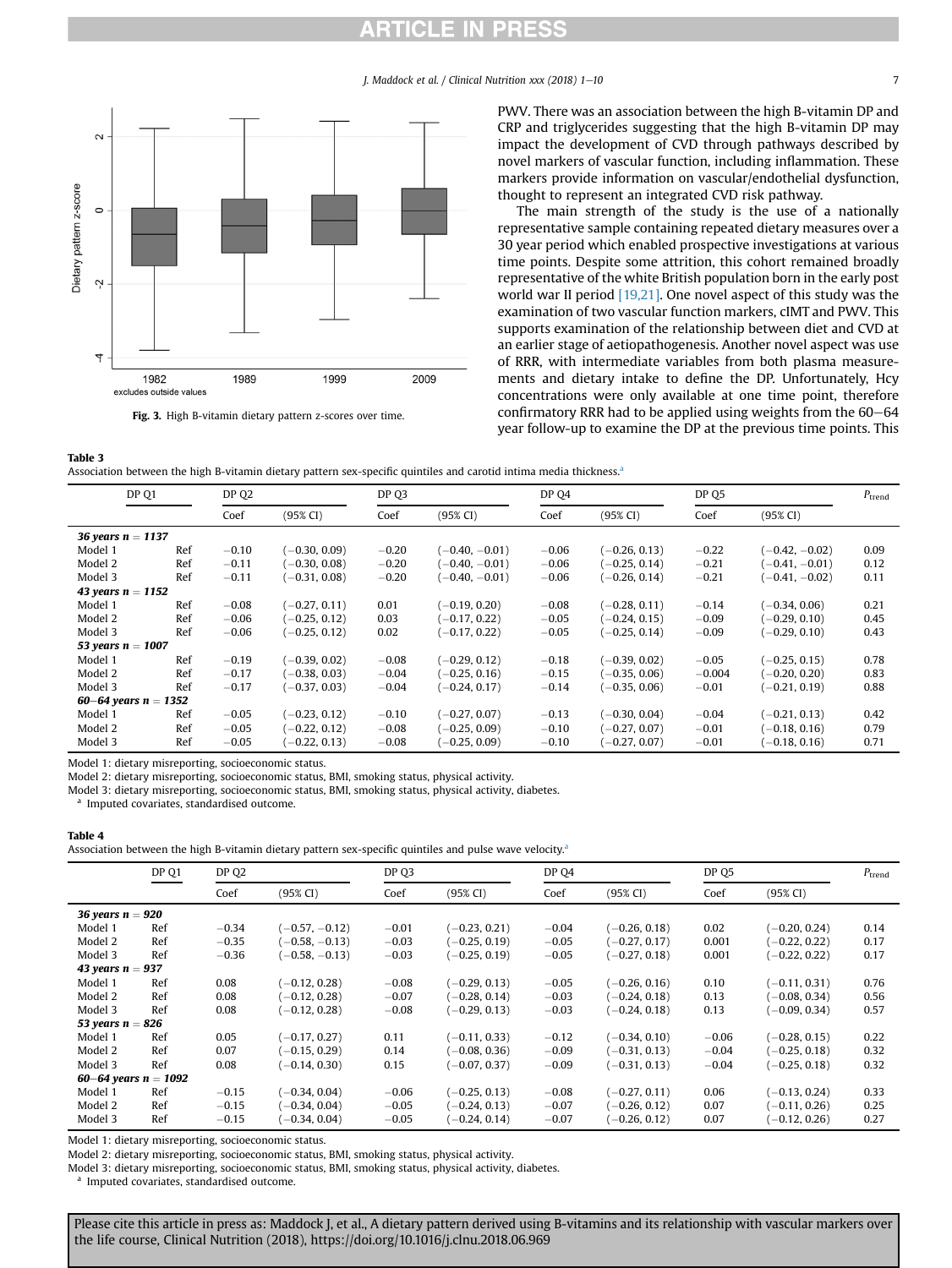#### <span id="page-7-0"></span>8  $\blacksquare$  J. Maddock et al. / Clinical Nutrition xxx (2018) 1–10

#### Table 5

Association between long-term adherence to the high B-dietary pattern sex-specific quintiles and vascular function.<sup>a</sup>

|                                           | DP Q1                          | DP Q2   |                 | <b>DP 03</b> |                  |          |                  | DP 05   | $P_{\text{trend}}$ |      |
|-------------------------------------------|--------------------------------|---------|-----------------|--------------|------------------|----------|------------------|---------|--------------------|------|
|                                           |                                | Coef    | (95% CI)        | Coef         | (95% CI)         | Coef     | (95% CI)         | Coef    | (95% CI)           |      |
| Carotid intima media thickness $n = 1335$ |                                |         |                 |              |                  |          |                  |         |                    |      |
| Model 1                                   | Ref                            | $-0.08$ | $(-0.28, 0.11)$ | $-0.24$      | $(-0.43, -0.05)$ | $-0.21$  | $(-0.40, -0.02)$ | $-0.17$ | $(-0.37, 0.02)$    | 0.05 |
| Model 2                                   | Ref                            | $-0.08$ | $(-0.28, 0.11)$ | $-0.22$      | $(-0.41, -0.02)$ | $-0.18$  | $(-0.37, 0.01)$  | $-0.12$ | $(-0.32, 0.07)$    | 0.18 |
| Model 3                                   | Ref                            | $-0.09$ | $(-0.29, 0.10)$ | $-0.22$      | $(-0.41, -0.03)$ | $-0.19$  | $(-0.38, 0.01)$  | $-0.14$ | $(-0.33, 0.06)$    | 0.16 |
|                                           | Pulse wave velocity $n = 1081$ |         |                 |              |                  |          |                  |         |                    |      |
| Model 1                                   | Ref                            | 0.01    | $(-0.20, 0.22)$ | $-0.10$      | $(-0.32, 0.11)$  | $-0.003$ | $(-0.21, 0.21)$  | 0.05    | $(-0.16, 0.27)$    | 0.60 |
| Model 2                                   | Ref                            | 0.003   | $(-0.21, 0.22)$ | $-0.10$      | $(-0.31, 0.12)$  | $-0.004$ | $(-0.22, 0.21)$  | 0.06    | $(-0.15, 0.28)$    | 0.50 |
| Model 3                                   | Ref                            | 0.001   | $(-0.21, 0.22)$ | $-0.10$      | $(-0.31, 0.12)$  | $-0.004$ | $(-0.22, 0.21)$  | 0.06    | $(-0.15, 0.28)$    | 0.51 |

Model 1: dietary misreporting, socioeconomic status.

Model 2: dietary misreporting, socioeconomic status, BMI, smoking status, physical activity.

Model 3: dietary misreporting, socioeconomic status, BMI, smoking status, physical activity, diabetes.

<sup>a</sup> Imputed covariates, standardised outcome, restricted to those with information from  $\geq$  years of dietary intake.

#### Table 6

Association between long-term adherence to the high B-dietary pattern sex-specific quintiles and additional CVD risk factors.<sup>a,b</sup>

|                                                                                     |          | DP 01 DP 02 |                        | DP 03   |                                                                     | <b>DP 04</b> |                            | <b>DP 05</b> |                                                  | $P_{\text{trend}}$ |
|-------------------------------------------------------------------------------------|----------|-------------|------------------------|---------|---------------------------------------------------------------------|--------------|----------------------------|--------------|--------------------------------------------------|--------------------|
|                                                                                     |          | Coef        | (95% CI)               | Coef    | $(95\% \text{ CI})$                                                 | Coef         | (95% CI)                   | Coef         | (95% CI)                                         |                    |
| Systolic blood pressure (mmHg) at $60-64$ years <sup><math>c</math></sup> 1371 Ref  |          | 0.14        | ( –3.91. 4.18)         | $-2.79$ | $(-6.68, 1.10)$                                                     | $-1.04$      | $(-4.99, 2.90)$            | $-0.32$      | $(-4.40, 3.76)$                                  | 0.76               |
| Diastolic blood pressure (mmHg) at $60-64$ years <sup><math>c</math></sup> 1372 Ref |          | 1.14        | $(-1.03, 3.32)$        | $-1.06$ | $(-3.15, 1.03)$                                                     | 0.48         | $(-1.64, 2.60)$            | 0.93         | $(-1.27, 3.12)$                                  | 0.61               |
| Total cholesterol (mmol/L) at 60–64 years <sup>d</sup>                              | 1345 Ref | $-0.03$     | $(-0.25, 0.18)$        | $-0.03$ | $(-0.23, 0.18)$                                                     | 0.02         | $(-0.19, 0.23)$            | $-0.12$      | $(-0.34, 0.10)$                                  | 0.45               |
| LDL cholesterol (mmol/L) at $60-64$ years <sup>d</sup>                              | 1311 Ref | $-0.08$     | $(-0.26, 0.11)$        | $-0.03$ | $(-0.21, 0.15)$                                                     |              | $-0.002$ ( $-0.19$ , 0.18) | $-0.11$      | $(-0.30, 0.08)$                                  | 0.56               |
| HDL cholesterol ( $mmol/L$ ) at $60-64$ years                                       | 1345 Ref | 0.01        | $(-0.07, 0.08)$        | 0.02    | $(-0.05, 0.10)$                                                     | 0.04         | $(-0.04, 0.11)$            | 0.05         | $(-0.03, 0.12)$                                  | 0.15               |
| Triglycerides ( $ln(mmol/L)$ ) at 60–64 years <sup><math>d</math></sup>             | 1318 Ref | 4.06        | $(-6.86, 14.98) -6.58$ |         | $(-17.05, 3.88)$                                                    | $-2.18$      |                            |              | $(-12.91, 8.54) -11.81$ $(-22.81, -0.82)$ 0.01   |                    |
| C-reactive protein ( $\ln(mg/L)$ ) at 60–64 years                                   | 1345 Ref |             |                        |         | $-10.87$ ( $-27.22$ , 5.47) $-21.71$ ( $-37.48$ , $-5.94$ ) $-8.99$ |              |                            |              | $(-25.04, 7.07)$ $-25.73$ $(-42.22, -9.25)$ 0.01 |                    |

 $^{\rm a}$  Includes eligible sample with dietary information from  ${\ge}2$  time points.  $^{\rm b}$  Adjusted for dietary misreporting.

<sup>c</sup> Censored regression, values censored for anti-hypertensive medication use.

<sup>d</sup> Censored regression, values censored for lipid lowering medication use.

approach has been used in previous studies [\[35,38\]](#page-9-0). While it is possible that different DPs may have emerged at the earlier years, our approach has the advantage of assessing adherence to the same defined DP over time. While the measurement of dietary intake is not without error and may be prone to bias [\[33\],](#page-9-0) the identification of individual level dietary misreporting in this study attempted to control for this.

Few studies have examined associations between DPs and vascular function assessed by cIMT and PWV. Findings from studies examining the relationship between DPs derived using principal component analysis (PCA) and PWV or cIMT have been equivocal and difficult to compare due to the range of DPs identified  $[39-42]$  $[39-42]$ . Our observed RRR-derived high B-vitamin DP consisted of foods (vegetables, fruit and fortified foods including breakfast cereals) recognised as major sources of dietary folate in the UK population [\[43\]](#page-9-0) while food groups that are sources of vitamin B12, such as meat and fish, did not have strong factor loadings on this pattern. Although, we observed an increase in folate and B12 intakes in the highest fifth of the high B-vitamin DP distribution, there was no change in Hcy concentrations. Increased Hcy concentrations have been associated with risk of CVD  $[12]$ , and dietary modifications have been shown to effect Hcy concentrations [\[44,45\].](#page-9-0) Previous studies have demonstrated an inverse association between Hcy concentrations and the B-vitamins, folate and vitamin B12 [\[46,47\],](#page-9-0) suggesting that diets high in B-vitamins may be protective against CVD via its influence on Hcy concentrations. Results from a 4-week intervention trial found that increased consumption of vegetables and citrus fruits, both good sources of folate, had the dual effects of improving folate status, while also decreasing Hcy concentrations [\[48\]](#page-9-0). However in our study, folate and vitamin B12 intakes and plasma Hcy concentrations were not correlated. The majority of participants  $(92.4\%$  and  $99.6\%)$  at  $60-64$  years had folate and vitamin B12 intakes above the UK recommended nutrient intakes [\[49\]](#page-9-0). Therefore any correlation between these nutrients and Hcy may be reduced.

To our knowledge, only one other study used RRR to identify DPs that were characterised by Hcy, folate and vitamin B12 [\[50\]](#page-9-0). In the Coronary Risk Factors for Atherosclerosis in Women (CORA) study, DPs were created using data from 455 women (200 coronary heart disease cases; 255 controls). The DP identified was high in wholegrain bread, fresh fruit, olive oil, mushrooms, cruciferous vegetables, wine and nuts and low in fried potatoes, and was positively associated with folate and B12, but negatively associated with Hcy. The authors observed a reduced risk for coronary heart disease with increasing scores for the DP in both the CORA study and prospectively in the European Prospective Investigation into Cancer and Nutrition (EPIC)-Potsdam Study. In comparison with our study, the authors used plasma concentrations of all three intermediate variables, Hcy, folate and vitamin B-12, and risk of coronary heart disease was the main outcome. Their DP explained 8.9% of the variation in all three biomarkers, whereas our DP explained 4.5% of the variation shared by plasma Hcy, dietary folate and vitamin B-12.

In the Multi-Ethnic Study of Atherosclerosis study, authors used RRR to derive a DP with inflammatory markers (CRP, interleukin-6, Hcy and fibrinogen) as intermediate variables  $[41]$ . The authors identified an inverse association between higher adherence to the high-inflammatory DP and higher cIMT [\[41\].](#page-9-0) Interestingly, we observed an association between the high B-vitamin DP and CRP. This suggests that the effect of diet on CVD may be mediated by inflammation which in turn can promote endothelial dysfunction and atherogenesis. We also observed an association between higher adherence to the B-vitamin DP and lower triglyceride levels. In Whitehall II, greater adherence to a RRR DP defined by serum total and HDL-cholesterol, and triglycerides was found to predict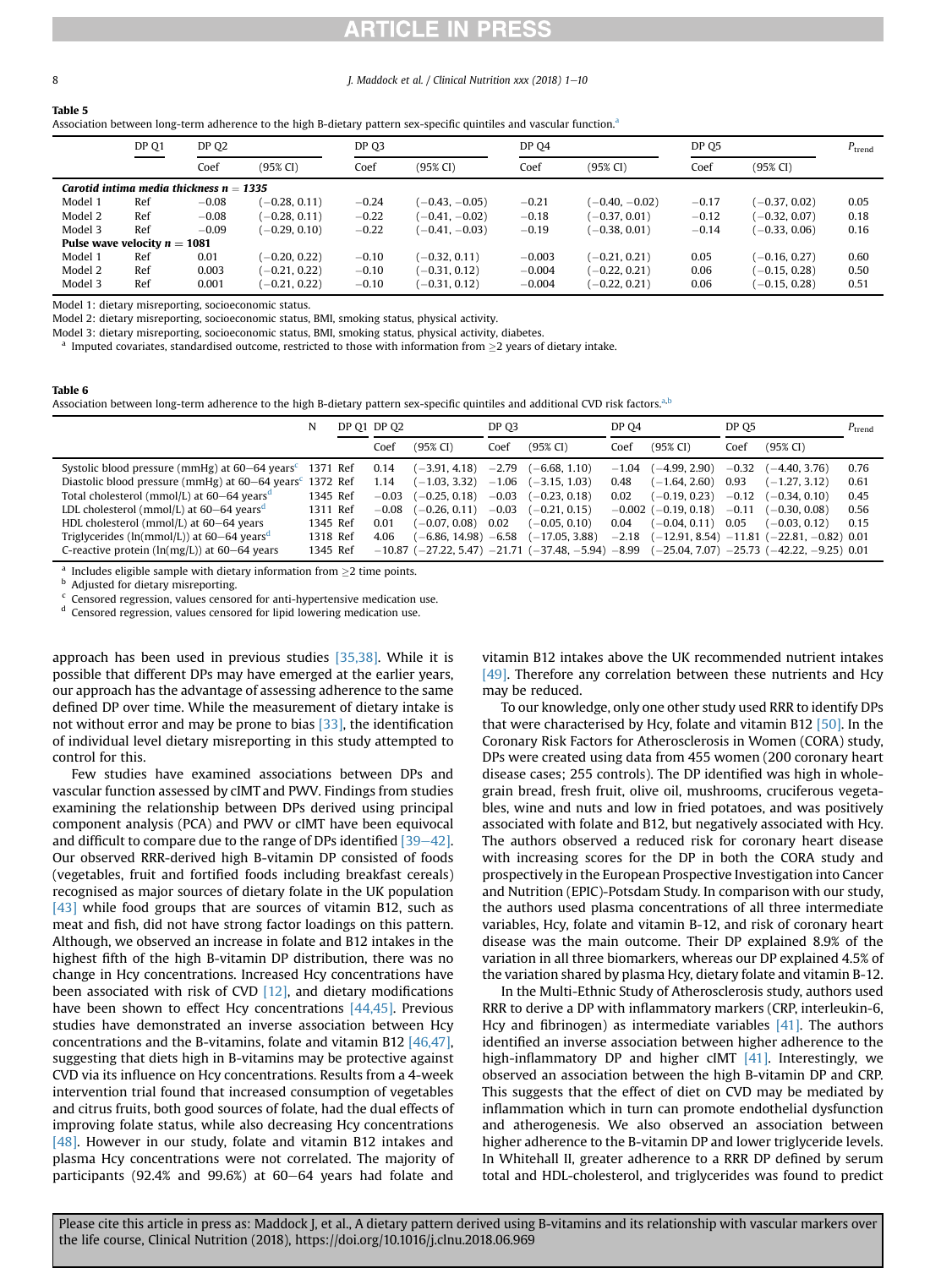<span id="page-8-0"></span>coronary heart disease [\[51\].](#page-9-0) Similarly, another study found that young people with type 1 diabetes who adhered a RRR DP using triglycerides as one intermediate variable (other intermediate variables: LDL, systolic blood pressure, HbA1c, CRP and waist circumference) had higher arterial stiffness compared to those scoring lower on the DP [\[52\].](#page-9-0)

RRR is one method to identify DPs. It has advantages over other DP methods such as PCA as it can examine specific mechanistic links between diet and outcomes of interest [18]. It is important to note that the DPs produced in our study are specific to the bespoke pathway under investigation i.e. via intakes of folate, B12 and Hcy plasma concentrations. To our knowledge, no other study has used a combination of plasma and dietary intake intermediate variables in RRR. Through this study we demonstrated the limitations of using weakly correlated intermediate variables.

In conclusion, although we found no consistent evidence for an association between a high B-vitamin DP and vascular function, we did observe an association with CRP and triglycerides in secondary analyses. Further analyses using well correlated intermediate variables are required to refine investigations into diet and CVD.

#### Conflicts of interest

All authors have no potential conflict of interest.

### Author's contributions

JM and SR had full access to all of the data in the study and take responsibility for the integrity of the data and the accuracy of the data analysis. Study concept and design: SR, GA & JM. Acquisition of data: AW, RH. Analysis and interpretation of data: JM, GA, SR. Drafting of the manuscript: JM. Critical revision of the manuscript for important intellectual content: JM, GA, JG, AW, RH. Statistical analysis: JM. Administrative, technical or material support: JW, AW, RH. Study supervision: GA, SR. All authors read and approved the final manuscript.

## Disclaimers

All authors have nothing to declare.

### Sources of support

The British Medical Association (BMA/JL/2013/SR) and Medical Research Council (HNR/DR/2014/SR) funded this project via BMA Research Charity Foundations and the MRC Directors' reserve Competition, but did not play a role in the design, collection, analysis or interpretation of the data, or writing of the report. The MRC functioned as the lead sponsor for the study. With the exception of standard reporting requirements for progress to the funders, all design, analyses, interpretation and the preparation of the manuscript was entirely independent of the funders and/or sponsors.

The NNEdPro Global Centre for Nutrition and health also provided in-kind support towards this work but did not in any way impact the scientific independence of the analyses or manuscript.

#### Acknowledgements

The authors would like to acknowledge the Homocysteine data team at University of Cambridge Department of Biochemistry; MRC Elsie Widdowson colleagues for aspects of project management: Sarah Gibbings, Karen Chamberlain, Polly Page; NNEdPro Global Centre for Nutrition and Health for assistance in preparation of funding applications and initial project protocols: Celia Laur and Suzana Al Moosawi. The authors are grateful to NSHD study members who took part in this latest data collection for their continuing support. We thank members of the NSHD scientific and data collection team at the following centres: MRC Unit for Lifelong Health and Ageing; MRC Lifecourse Epidemiology Unit, University of Southampton; MRC Human Nutrition Research, Cambridge; Wellcome Trust (WT) Clinical Research Facility (CRF) Manchester and the Department of Clinical Radiology at the Central Manchester University Hospitals NHS Foundation Trust; WTCRF and Medical Physics at the Western General Hospital in Edinburgh; WTCRF and the Department of Nuclear Medicine at University Hospital Birmingham; WTCRF and the Department of Nuclear Medicine at University College London Hospital; CRF and the Department of Medical Physics at the University Hospital of Wales; CRF and Twin Research Unit at St Thomas' Hospital London. The UK Medical Research Council provides core funding for the MRC National Survey of Health and Development (MC\_UU\_12019/1; MC\_UU\_12019/2).

#### Appendix A. Supplementary data

Supplementary data related to this article can be found at [https://doi.org/10.1016/j.clnu.2018.06.969.](https://doi.org/10.1016/j.clnu.2018.06.969)

### References

- [1] [Scarborough P, Wickramasinghe K, Bhatnagar P, Rayner M. Trends in coronary](http://refhub.elsevier.com/S0261-5614(18)31188-9/sref1) [heart disease 1961-2011. London: British Heart Foundation and University of](http://refhub.elsevier.com/S0261-5614(18)31188-9/sref1) [Oxford; 2011.](http://refhub.elsevier.com/S0261-5614(18)31188-9/sref1)
- [2] [World Health Organisation. Global status report on noncommunicable dis](http://refhub.elsevier.com/S0261-5614(18)31188-9/sref2)[eases 2014. Switzerland. 2014.](http://refhub.elsevier.com/S0261-5614(18)31188-9/sref2)
- [3] [Al Suwaidi J, Hamasaki S, Higano ST, Nishimura RA, Holmes DR, Lerman A.](http://refhub.elsevier.com/S0261-5614(18)31188-9/sref3) [Long-term follow-up of patients with mild coronary artery disease and](http://refhub.elsevier.com/S0261-5614(18)31188-9/sref3) [endothelial dysfunction. Circulation 2000;101\(9\):948](http://refhub.elsevier.com/S0261-5614(18)31188-9/sref3)-[54](http://refhub.elsevier.com/S0261-5614(18)31188-9/sref3).
- [4] [Kupatt C, Zahler S, Seligmann C, Massoudy P, Becker BF, Gerlach E. Nitric oxide](http://refhub.elsevier.com/S0261-5614(18)31188-9/sref4) [mitigates leukocyte adhesion and vascular leak after myocardial ischemia.](http://refhub.elsevier.com/S0261-5614(18)31188-9/sref4) [J Mol Cell Cardiol 1996;28\(3\):643](http://refhub.elsevier.com/S0261-5614(18)31188-9/sref4)-[54.](http://refhub.elsevier.com/S0261-5614(18)31188-9/sref4)
- [5] [Lorenz MW, Markus HS, Bots ML, Rosvall M, Sitzer M. Prediction of clinical](http://refhub.elsevier.com/S0261-5614(18)31188-9/sref5) [cardiovascular events with carotid intima-media thickness a systematic re](http://refhub.elsevier.com/S0261-5614(18)31188-9/sref5)view and meta-analysis. Circulation  $2007:115(4):459-67$  $2007:115(4):459-67$ .
- [6] [Dengel DR, Bronas UG. The role of endothelial dysfunction on development](http://refhub.elsevier.com/S0261-5614(18)31188-9/sref6) [and progression of atherosclerosis and methods to assess vascular function](http://refhub.elsevier.com/S0261-5614(18)31188-9/sref6) and structure. Am I Lifestyle Med  $2010:4(5):445-56$  $2010:4(5):445-56$ .
- [7] [Reddy KS, Katan MB. Diet, nutrition and the prevention of hypertension and](http://refhub.elsevier.com/S0261-5614(18)31188-9/sref7) cardiovascular diseases. Publ Health Nutr  $2004:7(1a):167-86$  $2004:7(1a):167-86$ .
- [8] [Hu FB, Willett WC. Optimal diets for prevention of coronary heart disease.](http://refhub.elsevier.com/S0261-5614(18)31188-9/sref8) [J Am Med Assoc 2002;288\(20\):2569](http://refhub.elsevier.com/S0261-5614(18)31188-9/sref8)-[78](http://refhub.elsevier.com/S0261-5614(18)31188-9/sref8).
- [9] [British Nutrition Foundation Task Force. CVD: diet, nutrition and emerging](http://refhub.elsevier.com/S0261-5614(18)31188-9/sref9) [risk factors. Blackwell Science; 2005](http://refhub.elsevier.com/S0261-5614(18)31188-9/sref9).
- [10] [McCully KS. Homocysteine and vascular disease. Nat Med 1996;2\(4\):386](http://refhub.elsevier.com/S0261-5614(18)31188-9/sref10)-[9.](http://refhub.elsevier.com/S0261-5614(18)31188-9/sref10)
- [11] [Debreceni B, Debreceni L. The role of homocysteine-lowering B-vitamins in](http://refhub.elsevier.com/S0261-5614(18)31188-9/sref11) [the primary prevention of cardiovascular disease. Cardiovasc Ther](http://refhub.elsevier.com/S0261-5614(18)31188-9/sref11) 2014:32(3):130-[8.](http://refhub.elsevier.com/S0261-5614(18)31188-9/sref11)
- [12] [Wald DS, Law M, Morris JK. Homocysteine and cardiovascular disease: evi](http://refhub.elsevier.com/S0261-5614(18)31188-9/sref12)[dence on causality from a meta-analysis. BMJ 2002;325\(7374\):1202.](http://refhub.elsevier.com/S0261-5614(18)31188-9/sref12)
- [13] [Mason JB, Miller JW. The effects of vitamins B12, B6, and folate on blood](http://refhub.elsevier.com/S0261-5614(18)31188-9/sref13) [homocysteine levels. Ann N Y Acad Sci 1992;669\(1\):197](http://refhub.elsevier.com/S0261-5614(18)31188-9/sref13)-[203](http://refhub.elsevier.com/S0261-5614(18)31188-9/sref13).
- [14] [Homocysteine Lowering Trialists' Collaboration. Lowering blood homocyste](http://refhub.elsevier.com/S0261-5614(18)31188-9/sref14)[ine with folic acid based supplements: meta-analysis of randomised trials. Br](http://refhub.elsevier.com/S0261-5614(18)31188-9/sref14) Med I 199[8](http://refhub.elsevier.com/S0261-5614(18)31188-9/sref14):316(7135):894-8.
- [15] [Homocysteine Lowering Trialists' Collaboration. Dose-dependent effects of](http://refhub.elsevier.com/S0261-5614(18)31188-9/sref15) [folic acid on blood concentrations of homocysteine: a meta-analysis of the](http://refhub.elsevier.com/S0261-5614(18)31188-9/sref15) randomized trials. Am I Clin Nutr  $2005:82(4):806-12$  $2005:82(4):806-12$ .
- [16] [Yap S, Boers GH, Wilcken B, Wilcken DE, Brenton DP, Lee PJ, et al. Vascular](http://refhub.elsevier.com/S0261-5614(18)31188-9/sref16) [outcome in patients with homocystinuria due to cystathionine](http://refhub.elsevier.com/S0261-5614(18)31188-9/sref16)  $\beta$ -synthase defi[ciency treated chronically a multicenter observational study. Arterioscler](http://refhub.elsevier.com/S0261-5614(18)31188-9/sref16) [Thromb Vasc Biol 2001;21\(12\):2080](http://refhub.elsevier.com/S0261-5614(18)31188-9/sref16)-[5](http://refhub.elsevier.com/S0261-5614(18)31188-9/sref16).
- [17] [Hu FB. Dietary pattern analysis: a new direction in nutritional epidemiology.](http://refhub.elsevier.com/S0261-5614(18)31188-9/sref17) [Curr Opin Lipidol 2002;13\(1\):3](http://refhub.elsevier.com/S0261-5614(18)31188-9/sref17)-[9](http://refhub.elsevier.com/S0261-5614(18)31188-9/sref17).
- [18] Hoffmann K, Schulze MB, Schienkiewitz A, Nöthlings U, Boeing H. Application [of a new statistical method to derive dietary patterns in nutritional epide](http://refhub.elsevier.com/S0261-5614(18)31188-9/sref18)[miology. Am J Epidemiol 2004;159\(10\):935](http://refhub.elsevier.com/S0261-5614(18)31188-9/sref18)-[44](http://refhub.elsevier.com/S0261-5614(18)31188-9/sref18).
- [19] [Wadsworth M, Kuh D, Richards M, Hardy R. Cohort pro](http://refhub.elsevier.com/S0261-5614(18)31188-9/sref19)file: the 1946 national [birth cohort \(MRC National Survey of Health and Development\). Int J Epi-](http://refhub.elsevier.com/S0261-5614(18)31188-9/sref19)demiol 2006:35(1):49-[54](http://refhub.elsevier.com/S0261-5614(18)31188-9/sref19).
- [20] [Kuh D, Wong A, Shah I, Moore A, Popham M, Curran P, et al. The MRC Na](http://refhub.elsevier.com/S0261-5614(18)31188-9/sref20)[tional Survey of Health and Development reaches age 70: maintaining](http://refhub.elsevier.com/S0261-5614(18)31188-9/sref20)